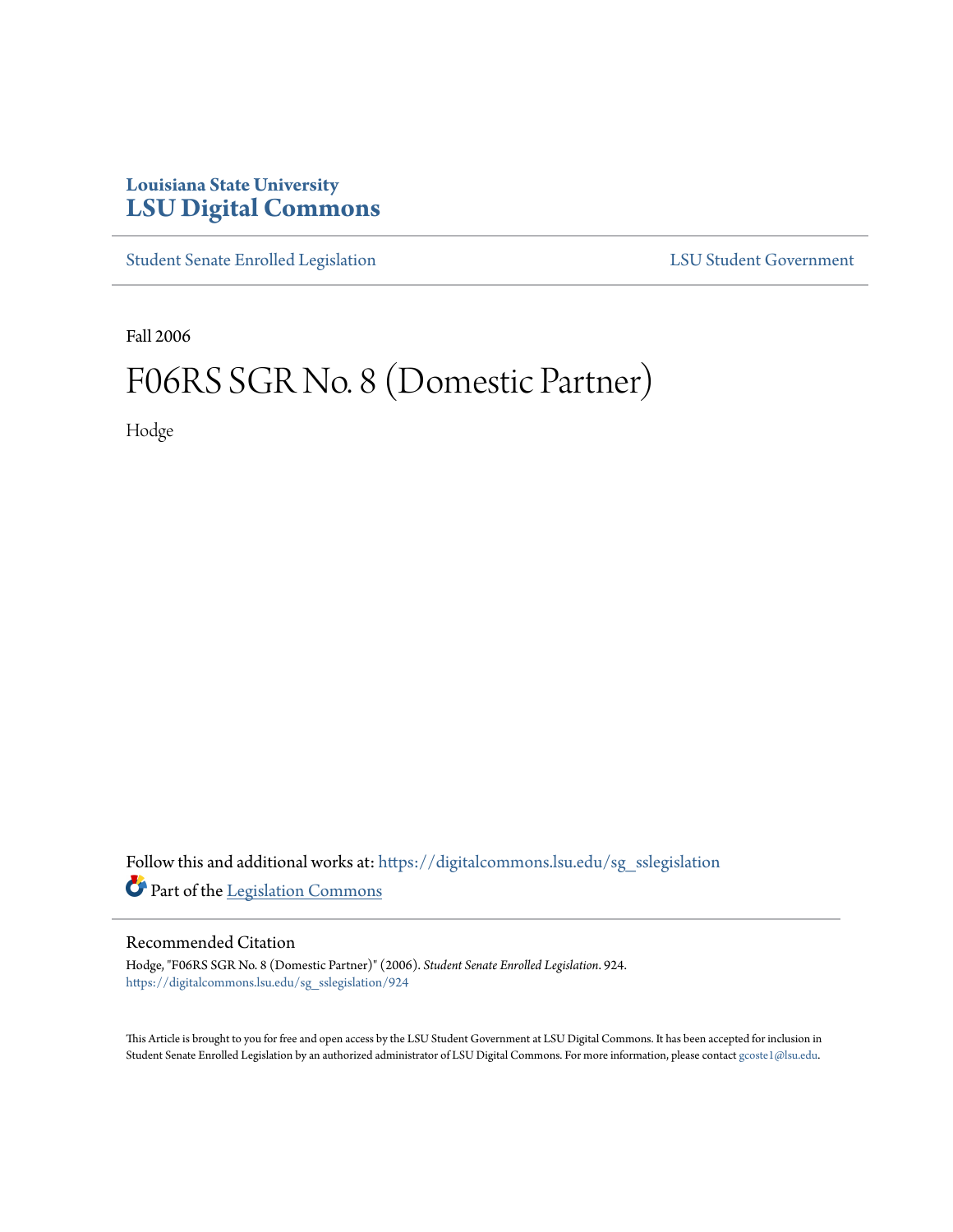| $\frac{1}{2}$                                            | STUDENT GOVERNMENT                                                                                                                                                                                                        |                                                                                                                                                                                                                                                                                                                                                                                                                                                                                         | <b>ENROLLED</b> |  |  |  |
|----------------------------------------------------------|---------------------------------------------------------------------------------------------------------------------------------------------------------------------------------------------------------------------------|-----------------------------------------------------------------------------------------------------------------------------------------------------------------------------------------------------------------------------------------------------------------------------------------------------------------------------------------------------------------------------------------------------------------------------------------------------------------------------------------|-----------------|--|--|--|
| $\overline{3}$                                           | LOUISIANA STATE UNIVERSITY                                                                                                                                                                                                |                                                                                                                                                                                                                                                                                                                                                                                                                                                                                         |                 |  |  |  |
| $\overline{4}$                                           | <b>STUDENT SENATE</b>                                                                                                                                                                                                     |                                                                                                                                                                                                                                                                                                                                                                                                                                                                                         |                 |  |  |  |
| 5                                                        | <b>FO6RS</b>                                                                                                                                                                                                              |                                                                                                                                                                                                                                                                                                                                                                                                                                                                                         |                 |  |  |  |
| 6                                                        | SGR No. 8                                                                                                                                                                                                                 |                                                                                                                                                                                                                                                                                                                                                                                                                                                                                         |                 |  |  |  |
| $\tau$                                                   | <b>BY: SENATOR HODGE</b>                                                                                                                                                                                                  |                                                                                                                                                                                                                                                                                                                                                                                                                                                                                         |                 |  |  |  |
| $\,8\,$                                                  |                                                                                                                                                                                                                           | <b>A RESOLUTION</b>                                                                                                                                                                                                                                                                                                                                                                                                                                                                     |                 |  |  |  |
| 9                                                        |                                                                                                                                                                                                                           |                                                                                                                                                                                                                                                                                                                                                                                                                                                                                         |                 |  |  |  |
| 10<br>11<br>12                                           | TO URGE AND REQUEST THAT CHANCELLOR SEAN O'KEEFE AND PRESIDENT WILLIAM<br>JENKINS IMPLEMENT A CAMPUS-WIDE, AND SYSTEM-WIDE POLICY, RESPECTIVELY,<br>RECOGNIZING DOMESTIC PARTNERS FOR PURPOSES OF INSURANCE AND BENEFITS. |                                                                                                                                                                                                                                                                                                                                                                                                                                                                                         |                 |  |  |  |
| 13<br>14<br>15<br>16<br>17                               | <b>PARAGRAPH 1:</b>                                                                                                                                                                                                       | WHEREAS, THE LSU AND A&M CAMPUS AND THE LSU SYSTEM<br>PROVIDE BENEFITS TO SPOUSES AND FAMILIES OF UNIVERSITY<br>EMPLOYEES, INCLUDING THE SPOUSES AND FAMILIES OF<br><b>GRADUATE ASSISTANTS, AND</b>                                                                                                                                                                                                                                                                                     |                 |  |  |  |
| 18<br>19<br>20<br>21<br>22<br>23<br>24<br>25             | <b>PARAGRAPH 2:</b>                                                                                                                                                                                                       | WHEREAS, THESE BENEFITS INCLUDE, BUT ARE NOT LIMITED TO,<br>DEPENDENT LIFE INSURANCE, DEATH BENEFITS, GROUP BENEFIT<br>HOSPITAL AND MEDICAL INSURANCE, DISCOUNTS FOR BOOKSTORE<br>PURCHASES, ACCESS TO CAMPUS FEDERAL CREDIT UNION,<br>HEALTH CENTER ACCESS, MARRIED HOUSING AND LEAVE<br>WITHOUT PAY TO ATTEND TO AND CARE FOR FAMILY MEMBERS,<br><b>AND</b>                                                                                                                           |                 |  |  |  |
| 26<br>27<br>28<br>29<br>30                               | <b>PARAGRAPH 3:</b>                                                                                                                                                                                                       | WHEREAS, SOME PERSONS CHOOSE NOT TO MARRY OR ARE<br>UNABLE TO MARRY WITHIN THE JURISDICTION OF LOUISIANA,<br>THEREBY PREVENTING THEM ACCESS TO THE BENEFITS THAT<br>SPOUSES AND FAMILIES OF UNIVERSITY EMPLOYEES ENJOY, AND                                                                                                                                                                                                                                                             |                 |  |  |  |
| 31<br>32<br>33<br>34<br>35<br>36<br>37                   | <b>PARAGRAPH 4:</b>                                                                                                                                                                                                       | WHEREAS, THE LSU COMMITMENT TO COMMUNITY STATEMENT<br>RECOGNIZES THAT WE AS A COMMUNITY SHOULD, "PRACTICE<br>JUSTICE, EQUALITY, AND COMPASSION IN HUMAN RELATIONS;<br>RESPECT THE DIGNITY OF ALL PERSONS AND ACCEPT INDIVIDUAL<br>DIFFERENCES; AND USE OUR LSU EXPERIENCE TO BE AN ACTIVE<br>CITIZEN IN AN INTERNATIONAL AND INTERDEPENDENT WORLD,<br><b>AND</b>                                                                                                                        |                 |  |  |  |
| 38<br>39<br>40<br>41<br>42<br>43<br>44<br>45<br>46<br>47 | <b>PARAGRAPH 5:</b>                                                                                                                                                                                                       | WHEREAS, LSU'S FLAGSHIP AGENDA RECOGNIZES THAT THE<br>LSU COMMUNITY SHOULD, "CONTINUE TO INCREASE DIVERSITY<br>OF GRADUATE STUDENTS AND FACULTY; INCREASE DIVERSITY<br>AND INCLUSIVENESS OF LSU, WITH INCREASED EMPHASIS ON<br>RECRUITING AND RETAINING MINORITY AND WOMEN STUDENTS<br>AND FACULTY, PROVIDING A WORKPLACE FREE OF INTOLERANCE<br>OR DISCRIMINATION AND ENCOURAGE THE HIRING OF<br>UNDERREPRESENTED GROUPS SO THAT WE MAY ALL BENEFIT<br>FROM DIVERSE PERSPECTIVES," AND |                 |  |  |  |
| 48<br>49<br>50<br>51<br>52<br>53<br>54                   | PARAGRAPH 6:                                                                                                                                                                                                              | WHEREAS, A RECOGNITION OF DOMESTIC PARTERNS FOR THE<br>PURPOSES MENTIONED IN PARAGRAPH 2 WOULD NOT ONLY<br>INCREASE LSU'S COMMITMENT TO COMMUNITY, BUT WOULD<br>ALSO FURTHER THE CONCEPTS EMBRACED WITHIN THE FLAGSHIP<br>AGENDA, AND                                                                                                                                                                                                                                                   |                 |  |  |  |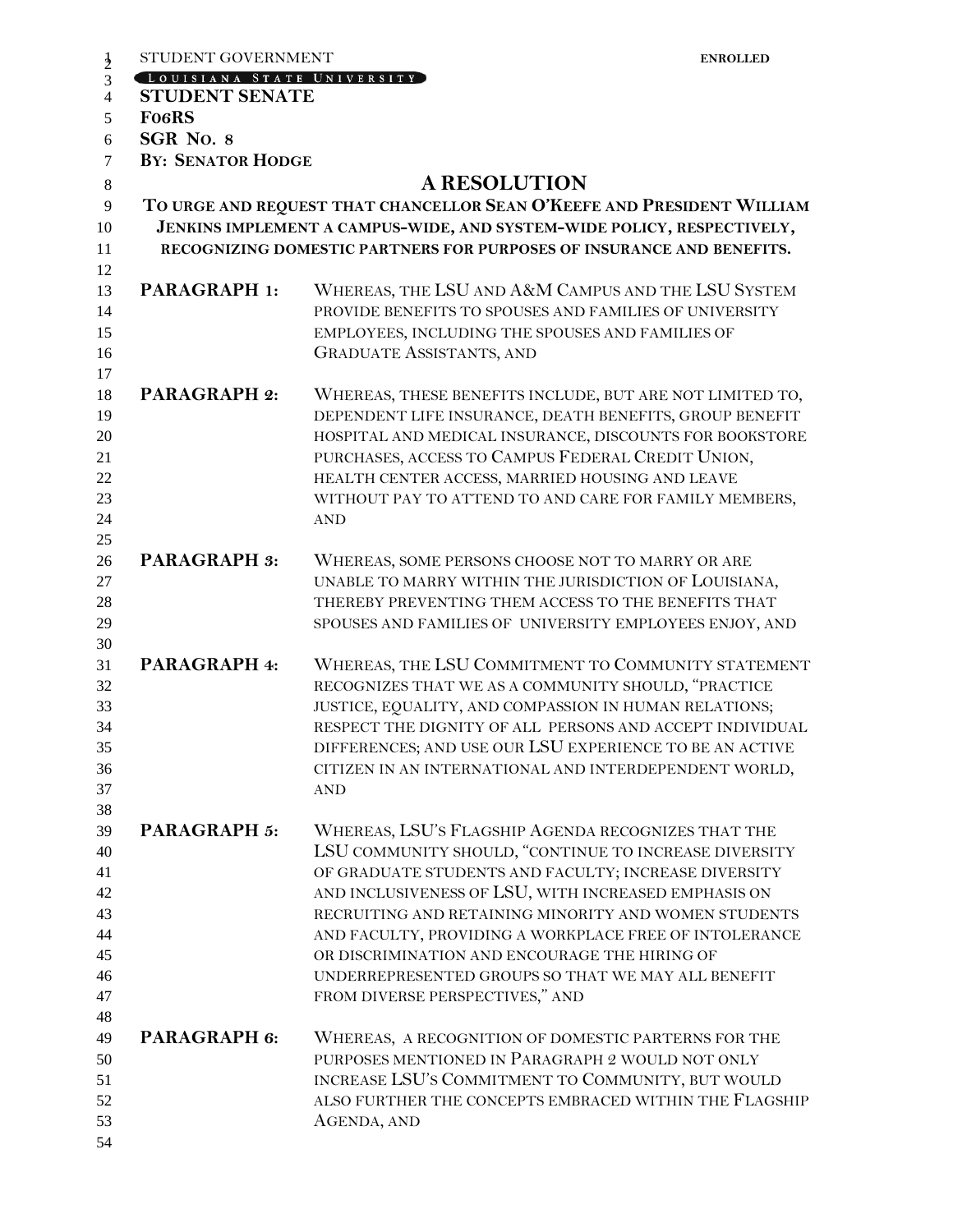| 55  | <b>PARAGRAPH 7:</b> | WHEREAS, OTHER UNIVERSITIES SUCH AS HARVARD UNIVERSITY,  |
|-----|---------------------|----------------------------------------------------------|
| 56  |                     | YALE UNIVERSITY, PRINCETON UNIVERSITY, OHIO STATE        |
| 57  |                     | UNIVERSITY, TULANE UNIVERSITY, UNIVERSITY OF ILLINOIS,   |
| 58  |                     | UNIVERSITY OF MINNESOTA, AND VANDERBILT UNIVERSITY       |
| 59  |                     | RECOGNIZE DOMESTIC PARTNERS FOR PURPOSES OF BENEFITS,    |
| 60  |                     | <b>AND</b>                                               |
| 61  |                     |                                                          |
| 62  | <b>PARAGRAPH 8:</b> | WHEREAS, NONE OF OUR REGIONAL PEERS INCLUDING AUBURN,    |
| 63  |                     | CLEMSON, MISSISSIPPI STATE, NORTH CAROLINA STATE,        |
| 64  |                     | OKLAHOMA STATE, TEXAS A&M, UNIVERSITY OF ALABAMA,        |
| 65  |                     | UNIVERSITY OF FLORIDA, UNIVERSITY OF GEORGIA, UNIVERSITY |
| 66  |                     | OF KENTUCKY, UNIVERSITY OF OKLAHOMA, UNIVERSITY OF       |
| 67  |                     | SOUTH CAROLINA, UNIVERSITY OF TENNESSEE, VIRGINIA        |
| 68  |                     | POLYTECHNIC INSTITUTE OR WEST VIRGINIA UNIVERSITY        |
| 69  |                     | RECOGNIZE DOMESTIC PARTNERS FOR PURPOSES OF INSURANCE    |
| 70  |                     | AND BENEFITS, AND                                        |
| 71  |                     |                                                          |
| 72  | <b>PARAGRAPH 9:</b> | WHEREAS, SHOULD LSU RECOGNIZE DOMESTIC PARTNERS, IT      |
| 73  |                     | WOULD SERVE TO DISTINGUISH THE UNIVERSITY FROM ALL OF    |
| 74  |                     | THE AFOREMENTIONED PEER INSTITUTIONS IN LEADING THE      |
| 75  |                     | EFFORT TO RECRUIT AND RETAIN THE BEST AND THE BRIGHEST   |
| 76  |                     | GRADUATE STUDENTS AND FACULTY/STAFF MEMBERS BY           |
| 77  |                     | TEARING DOWN A BARRIER WHICH MAY HAVE PREVENTED SUCH     |
| 78  |                     | RECRUITMENT IN THE PAST, AND                             |
| 79  |                     |                                                          |
| 80  | PARAGRAPH 10:       | WHEREAS, IN RECOGNIZING DOMESTIC PARTNERS, LSU WILL      |
| 81  |                     | SERVE AS A BEACON OF PROGRESS IN ITS COMMITMENT TO       |
| 82  |                     | PRACTICE JUSTICE, EQUALITY AND DIGNITY IN HUMAN          |
| 83  |                     | RELATIONS.                                               |
| 84  |                     |                                                          |
| 85  | PARAGRAPH 11:       | THEREFORE, BE IT RESOLVED BY THE STUDENT                 |
| 86  |                     | GOVERNMENT OF LOUISIANA STATE UNIVERSITY                 |
| 87  |                     | AND AGRICULTURAL AND MECHANICAL COLLEGE                  |
| 88  |                     | THAT, WE URGE AND REQUEST THAT CHANCELLOR SEAN           |
| 89  |                     | O'KEEFE AND PRESIDENT WILLIAM JENKINS IMPLEMENT A        |
| 90  |                     | CAMPUS-WIDE AND SYSTEM-WIDE POLICY ON THE RECOGNITION    |
| 91  |                     | OF DOMESTIC PARTNERS FOR PURPOSES OF INSURANCE AND       |
| 92  |                     | BENEFITS.                                                |
| 93  |                     |                                                          |
| 94  | PARAGRAPH 12:       | BE IT FURTHER RESOLVED THAT A COPY OF THIS               |
| 95  |                     | RESOLUTION BE TRANSMITTED TO DR. NEIL MATHEWS, VICE      |
| 96  |                     | CHANCELLOR FOR STUDENT LIFE AND ACADEMIC SERVICES, DR.   |
| 97  |                     | JERRY BAUDIN, VICE CHANCELLOR FOR FINANCE AND            |
| 98  |                     | ADMINISTRATIVE SERVICES, HAROLD SILVERMAN, INTERIM       |
| 99  |                     | EXECUTIVE VICE CHANCELLOR AND PROVOST, MARION CALLIER,   |
| 100 |                     | ASSISTANT VICE CHANCELLOR FOR HUMAN RESOURCE             |
| 101 |                     | MANAGEMENT, SEAN O'KEEFE, CHANCELLOR, DR. WILLIAM        |
| 102 |                     | JENKINS, SYSTEM PRESIDENT, AND THE MEMBERS OF THE LSU    |
| 103 |                     | <b>BOARD OF SUPERVISORS.</b>                             |
| 104 |                     |                                                          |
| 105 |                     |                                                          |
| 106 |                     |                                                          |
| 107 |                     |                                                          |
| 108 |                     |                                                          |
|     |                     |                                                          |